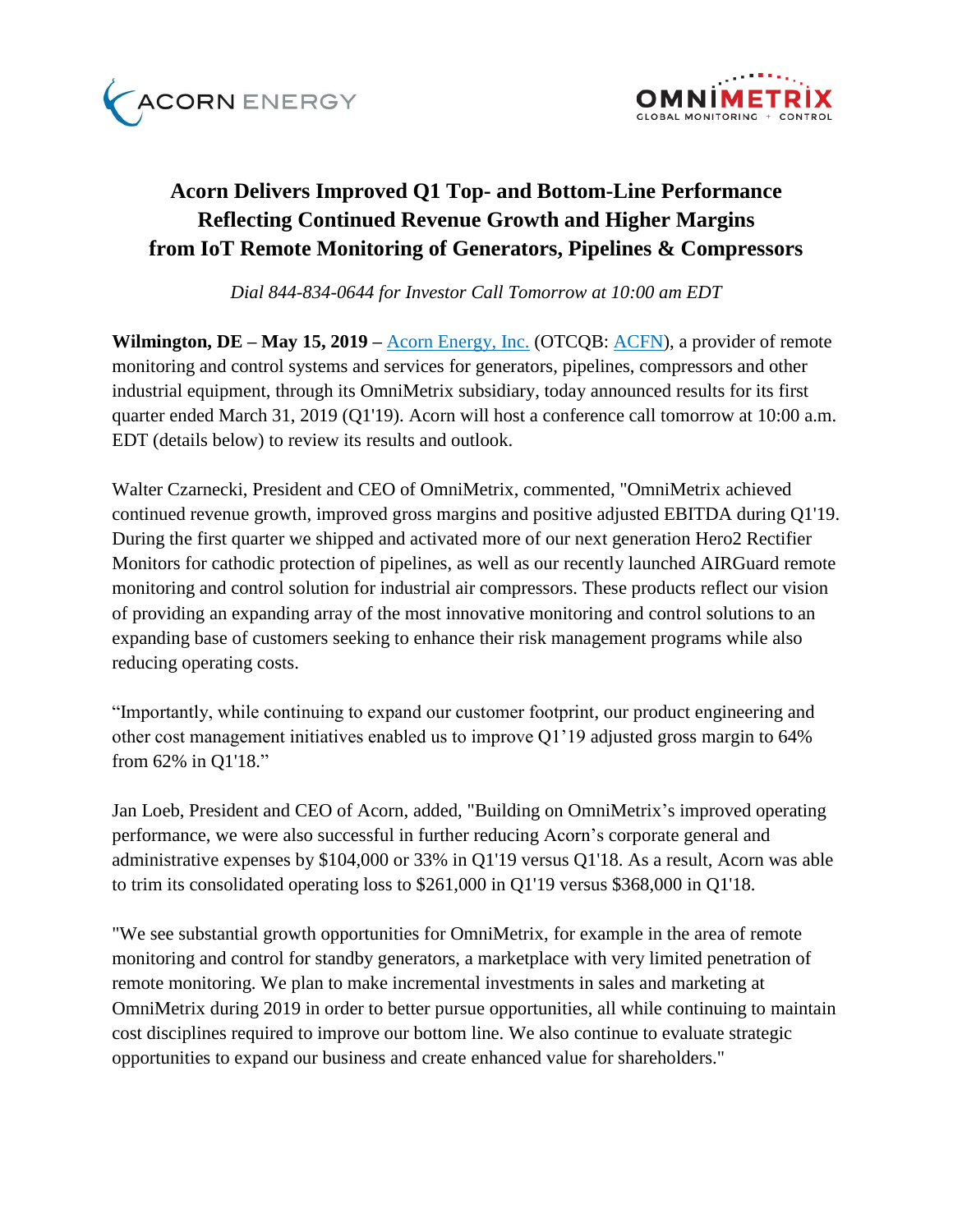# **OmniMetrix Financial Results**

| (\$ in thousands)     | Q1'19       | Q1'18    | Change |
|-----------------------|-------------|----------|--------|
| Monitoring revenue    | 766<br>S    | 642<br>S | 19%    |
| Hardware revenue      | 561<br>S    | 567      | $-1\%$ |
| <b>Total revenue</b>  | 1,327<br>S. | \$1,209  | 10%    |
| Gross profit          | 821<br>\$   | 745      | 10%    |
| Gross margin          | 62%         | 62%      |        |
| Inventory Adjustment  | 30<br>S     |          |        |
| Adjusted gross profit | 851<br>S    | 745      | 14%    |
| Adjusted gross margin | 64%         | 62%      |        |

Driven by an increase in monitoring revenue, OmniMetrix's Q1'19 revenue rose 10% to \$1,327,000 from \$1,209,000 in Q1'18. Monitoring growth reflects an increase in the number of end points being monitored, more than 90% of which renew annually. The year-over-year decline in hardware revenue is primarily attributed to two sizeable orders that were placed in March 2018.

Gross profit grew 10% to \$821,000 in Q1'19, compared to gross profit of \$745,000 in Q1'18. Q1'19 included a \$30,000 accrual related to a residual inventory purchase commitment for discontinued technology in cost of sales. If we add back this write-off, adjusted gross profit grew 14% and adjusted gross margin increased to 64% in Q1'19 from 62% in Q1'18. The increased adjusted gross margin is due to a change in the sales mix to higher-margin products.

Hardware gross margin increased to 38% in Q1'19 from 37% in Q1'18. Gross margin on monitoring revenue was level at 83% in both Q1'19 and Q1'18.

OmniMetrix's Q1'19 operating expenses increased to \$873,000 versus \$800,000 in Q1'18 primarily due to a \$47,000 increase in personnel costs related to growth initiatives and an increase in R&D expense of \$15,000 pertaining to continued development of next generation monitors.

Revenue and gross profit growth more than offset higher operating expenses, enabling OmniMetrix to reduce its operating loss to \$52,000 in Q1'19 versus an operating loss of \$55,000 in Q1'18. Excluding the residual inventory purchase commitment write-off, the operating loss in Q1'19 would have been \$22,000, a 60% reduction from Q1'18.

#### **Acorn Consolidated Financial Results**

Acorn's corporate G&A costs decreased 33% to \$209,000 in Q1'19 compared to \$313,000 in Q1'18, reflecting ongoing cost discipline including a material reduction in personnel costs, board fees and other public company costs, including professional service fees.

Lower corporate expense coupled with revenue growth at OmniMetrix allowed Acorn to reduce its consolidated operating loss by 29% to \$261,000 in Q1'19 versus \$368,000 in Q1'18.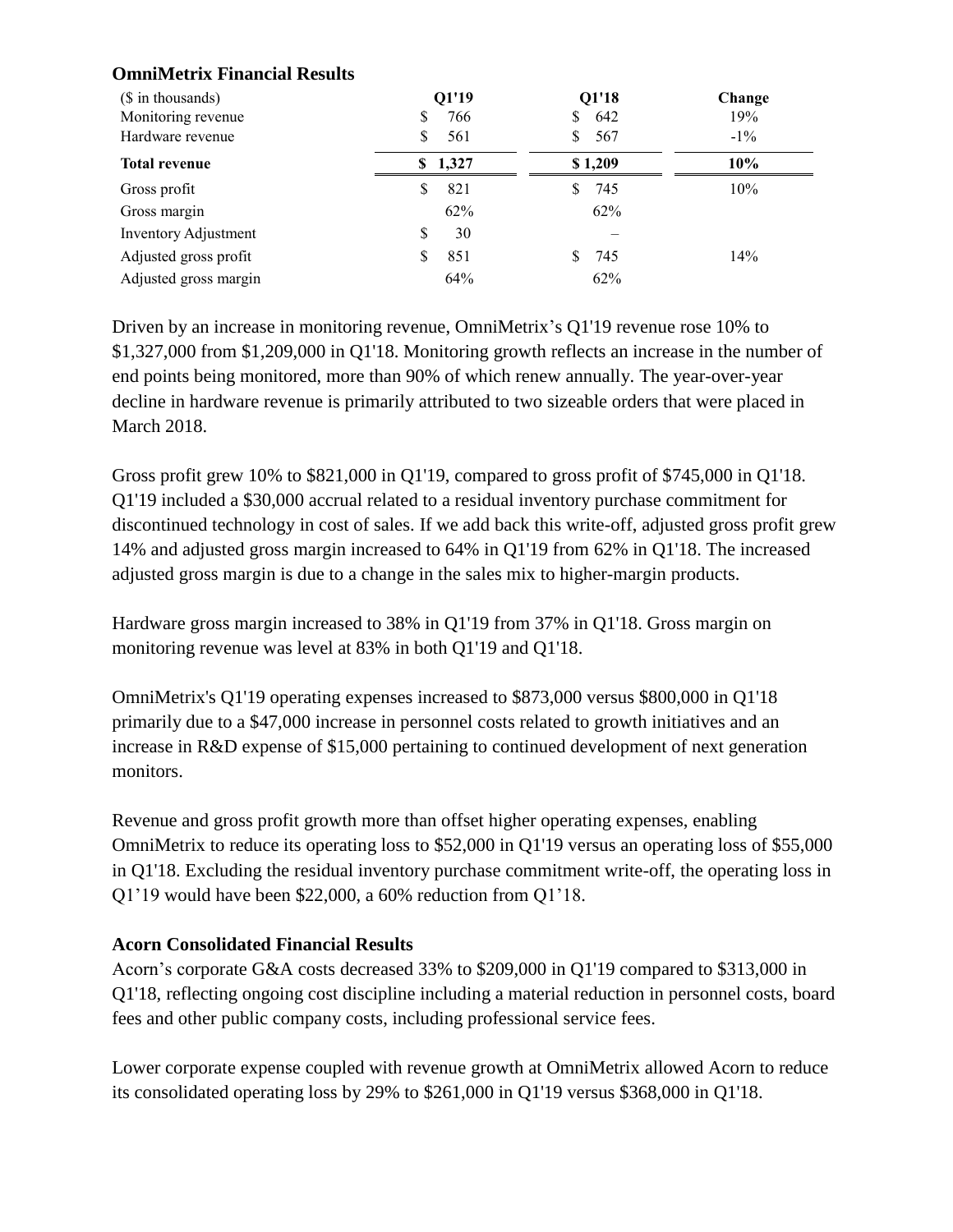Net loss attributable to Acorn shareholders improved to \$237,000, or \$0.01 per share, in Q1'19 compared to \$1.2 million, or \$0.04 per share, in Q1'18. The prior-year period included a loss of \$829,000 on the sale of Acorn's remaining interest in DSIT.

# **Liquidity and Capital Resources**

As of March 31, 2019, Acorn had consolidated cash and cash equivalents of \$779,000, excluding \$299,000 of restricted cash held at a bank in Israel.

In March 2019, OmniMetrix negotiated a more favorable accounts receivable credit line with its existing lending partner. The new line provides accounts receivable formula-based financing of the lesser of 75% of eligible receivables or \$1 million. OmniMetrix had \$140,000 outstanding on this credit line at March 31, 2019.

Earlier this month Acorn filed a preliminary S-1 Registration Statement for a rights offering seeking to raise gross proceeds of \$2.4 million. Net proceeds from the rights offering are intended to finance the contemplated reacquisition of the 20% minority interest in OmniMetrix that Acorn does not already own and to provide OmniMetrix with additional sales and marketing resources to facilitate expansion into additional geographic markets and new product applications, as well as to support next-generation product development. Any net proceeds not so utilized would be used for general working capital purposes.

The Registration Statement relating to the rights offering has been filed with the Securities and Exchange Commission but has not yet become effective. Acorn may not accept any offers to purchase Acorn Common Stock pursuant to the rights prior to the time the Registration Statement becomes effective.

This press release shall not constitute an offer to sell or the solicitation of an offer to buy nor shall there be any sale of Acorn securities in any state in which such offer, solicitation or sale would be unlawful prior to registration or qualification under the securities laws of any such state.

| <b>Conference Call Details</b>   |                                                                                                                               |  |  |
|----------------------------------|-------------------------------------------------------------------------------------------------------------------------------|--|--|
| Date/Time:                       | Thursday, May 16th at 10:00 am EDT                                                                                            |  |  |
| <b>Dial-in Number:</b>           | 1-844-834-0644 or 1-412-317-5190 (International)                                                                              |  |  |
|                                  | <b>Online Replay/Transcript:</b> Audio file and call transcript will be posted to the                                         |  |  |
|                                  | Investor section of Acorn's website when available.                                                                           |  |  |
| <b>Email Option for Q&amp;A:</b> | $\operatorname{acfn}\nolimits @ \operatorname{catalyst-ir}.\nolimits com - \operatorname{before}\nolimits$ or after the call. |  |  |

# **About Acorn (**[www.acornenergy.com](http://www.acornenergy.com/)**)** and **OmniMetrix**™ [\(www.omnimetrix.net\)](http://www.omnimetrix.net/)

Acorn Energy, Inc. owns an 80% equity stake in OmniMetrix, a pioneer and leader in machineto-machine (M2M) and Internet of Things (IoT) wireless remote monitoring and control for gas pipelines and stand-by generators used in cell towers, medical facilities, data centers, public transportation systems and for other critical equipment, including at federal, state and municipal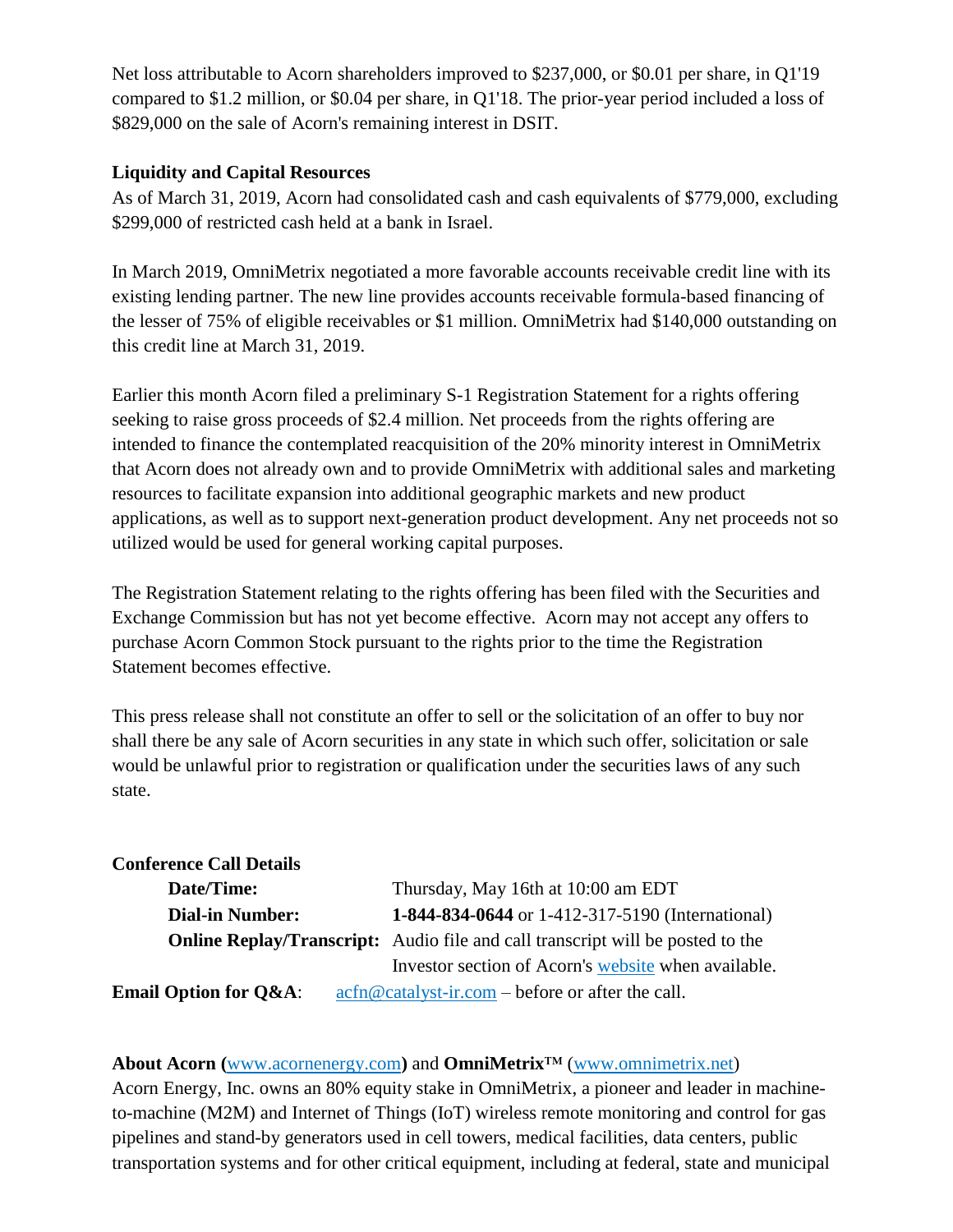government facilities. OmniMetrix offers proven, cost-effective solutions for making critical systems more reliable with thousands of monitored assets and thousands of customers, including 24 in the Fortune 500 or Fortune Global 500.

### **Use of Non-GAAP Measures**

The Company presents its financial statements in accordance with GAAP. This release also uses certain financial measures that are non-GAAP financial measures as defined in Regulation G and related reporting requirements promulgated by the Securities and Exchange Commission as they apply to the Company. These adjusted financial measures should be evaluated in conjunction with, and are not a substitute for, GAAP financial measures. The term adjusted gross profit as used in the tables above consists of gross profit in accordance with GAAP, excluding the impact of any inventory adjustment made in the applicable period. The term adjusted gross profit margin as used in the tables above consists of gross profit margin in accordance with GAAP, excluding the impact of any inventory adjustment made in the applicable period.

## **Safe Harbor Statement**

This press release includes forward-looking statements, which are subject to risks and uncertainties. The completion of the rights offering remains subject to the satisfaction of certain conditions, and Acorn reserves the right to terminate the rights offering at any time prior to the expiration date of the rights offering, including prior to the commencement of the rights offering. There is no assurance that Acorn will be successful in growing its business, reaching profitability, or maximizing the value of its operating company and other assets. A complete discussion of the risks and uncertainties that may affect Acorn Energy's business, including the business of its subsidiary, is included in "Risk Factors" in the Company's most recent Annual Report on Form 10-K as filed by the Company with the Securities and Exchange Commission.

# **Follow us**

Twitter: [@Acorn\\_IR](https://twitter.com/ACORN_IR) and [@OmniMetrix](https://twitter.com/OmniMetrix)

#### **Investor Relations Contacts**

William Jones, 267-987-2082 David Collins, 212-924-9800 Catalyst IR [acfn@catalyst-ir.com](http://acfn@catalyst-ir.com)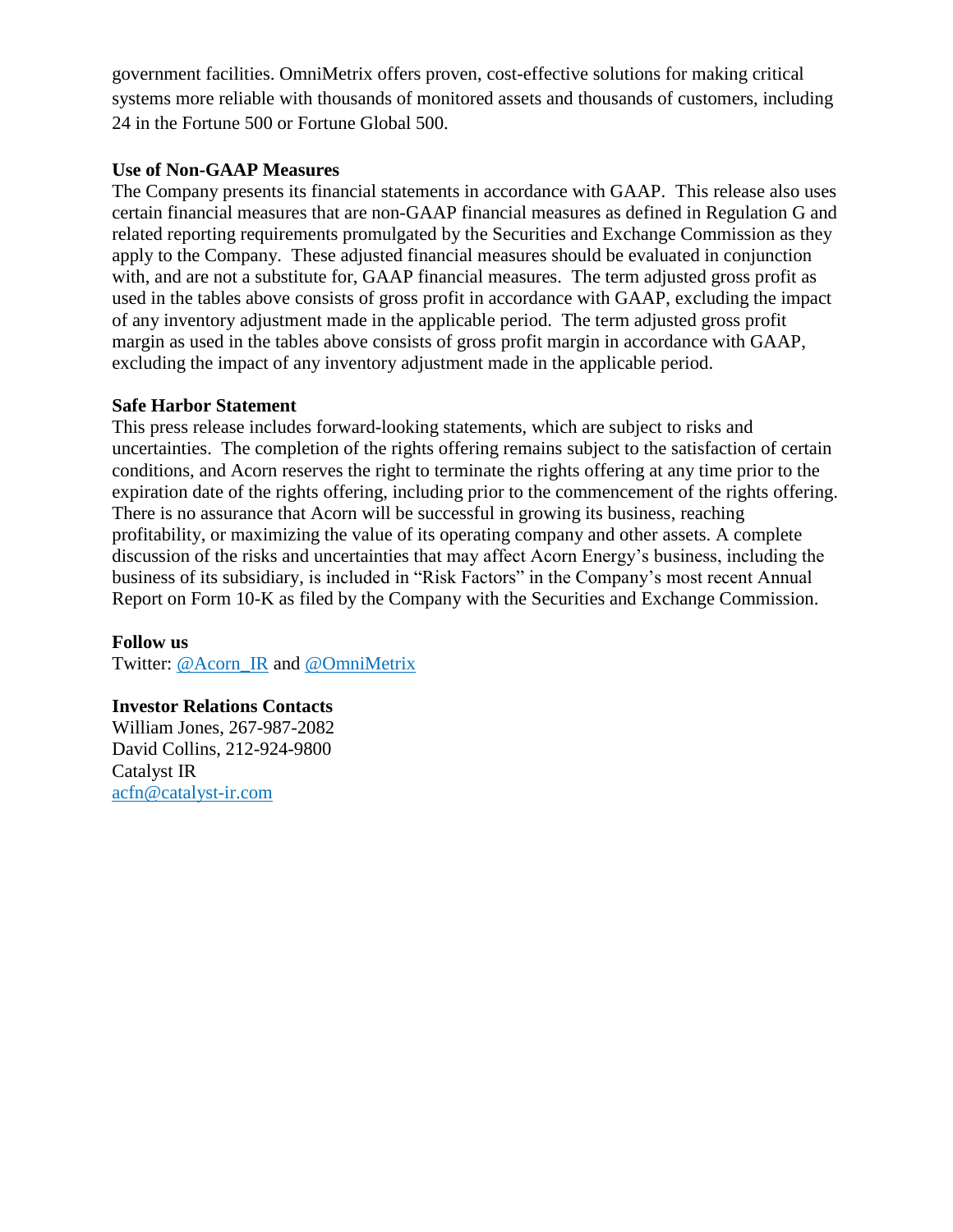#### **ACORN ENERGY, INC. AND SUBSIDIARIES CONDENSED CONSOLIDATED STATEMENTS OF OPERATIONS (UNAUDITED) (IN THOUSANDS, EXCEPT PER SHARE DATA)**

|                                                                                                           |               | Three months ended March 31, |               |         |
|-----------------------------------------------------------------------------------------------------------|---------------|------------------------------|---------------|---------|
|                                                                                                           |               | 2019                         |               | 2018    |
| Revenue                                                                                                   | $\mathcal{S}$ | 1,327                        | \$            | 1,209   |
| $Cost of sales - products and services$                                                                   |               | 476                          |               | 464     |
| Cost of sales $-$ other                                                                                   |               | 30                           |               |         |
| Gross profit                                                                                              |               | 821                          |               | 745     |
| Operating expenses:                                                                                       |               |                              |               |         |
| Research and development expense                                                                          |               | 144                          |               | 129     |
| Selling, general and administrative expense                                                               |               | 938                          |               | 984     |
| Total operating expenses                                                                                  |               | 1,082                        |               | 1,113   |
| <b>Operating loss</b>                                                                                     |               | (261)                        |               | (368)   |
| Finance expense, net                                                                                      |               |                              |               | (52)    |
| Loss before income taxes                                                                                  |               | (261)                        |               | (420)   |
| Income tax expense                                                                                        |               |                              |               |         |
| Net loss after income taxes                                                                               |               | (261)                        |               | (420)   |
| Share of income in DSIT                                                                                   |               |                              |               | 33      |
| Impairment of investment in DSIT                                                                          |               |                              |               | (33)    |
| Loss on sale of interest in DSIT, net of withholding taxes and transaction costs                          |               |                              |               | (829)   |
| Net loss                                                                                                  |               | (261)                        |               | (1,249) |
| Non-controlling interest share of net loss                                                                |               | 24                           |               | 27      |
| Net loss attributable to Acorn Energy, Inc. shareholders                                                  | \$            | (237)                        | $\mathcal{S}$ | (1,222) |
| Basic and diluted net loss per share attributable to Acorn Energy, Inc.<br>shareholders:                  |               |                              |               |         |
| Total attributable to Acorn Energy, Inc. shareholders                                                     | \$            | (0.01)                       | \$            | (0.04)  |
| Weighted average number of shares outstanding attributable to Acorn Energy,<br>Inc. shareholders - basic  |               | 29,556                       |               | 29,513  |
| Weighted average number of shares outstanding attributable to Acorn Energy,<br>Inc. shareholders -diluted |               | 29,556                       |               | 29,513  |